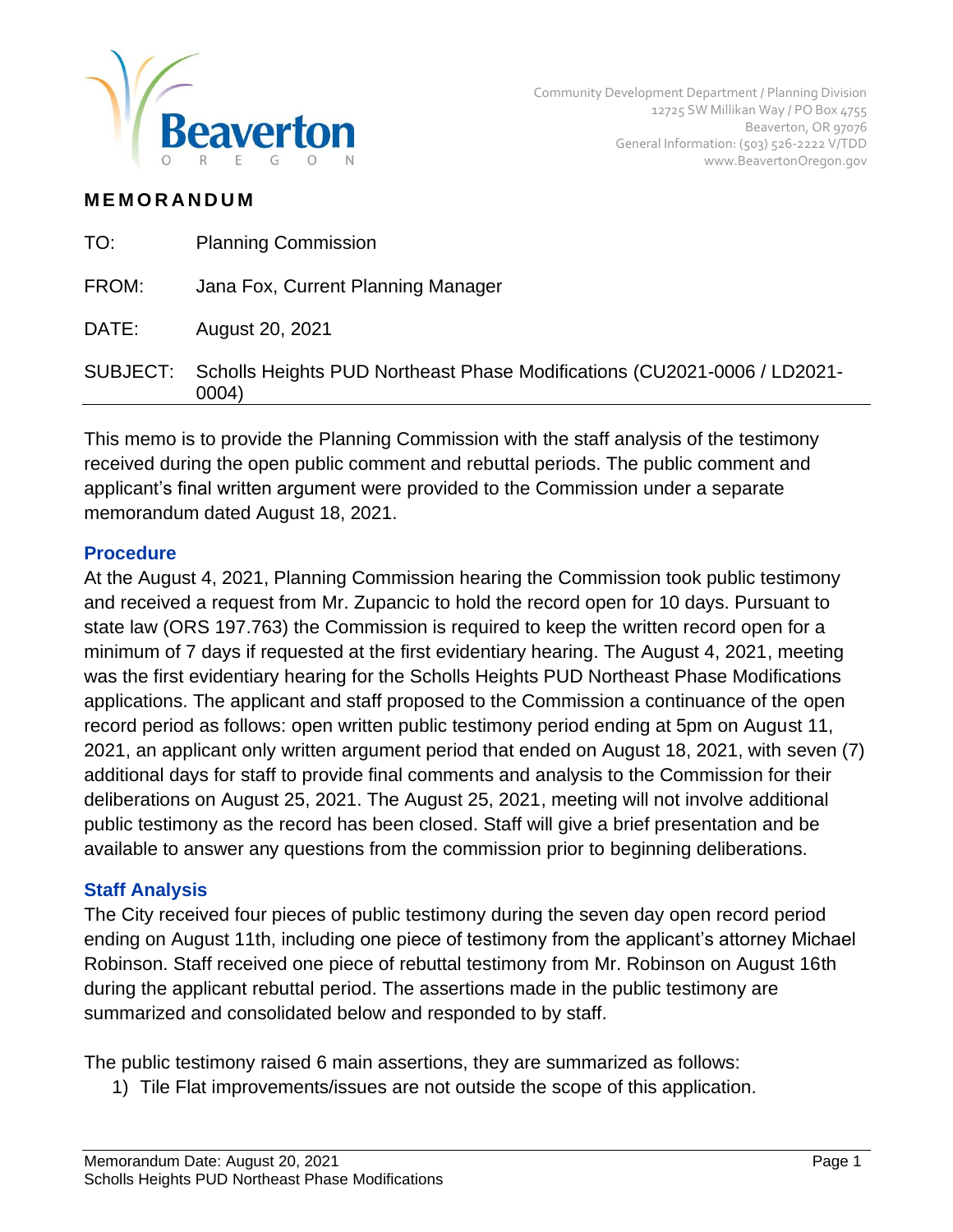- 2) The Commission must address Tile Flat Road Safety as part of the Major Adjustment application.
- 3) Applicant's assertions that the Andersons and Mr. Evans acquiesced to the current Tile Flat condition being left in place are inaccurate.
- 4) Applicant did not provide community support of their stance while opponents did.
- 5) The language in condition of approval 6 requires dedication of the outparcels.
- 6) Opponents deserve clarification of the 2017 Scholls Heights PUD Conditions and for the Commission to address inequities created by the conditions.

In response to Assertion 1) made by Mr. Zupancic that the Tile Flat improvements are within the scope of Planning Commission consideration for the Scholls Heights PUD Northeast Phase Modifications application staff provides the following analysis. There is a lack of a connection between Mr. Zupancic's concerns regarding improvements to SW Tile Flat Road and the applicant's proposed modifications to the Scholls Heights PUD. The applicant's proposal is limited in scope to splitting the northeast phase of the PUD into two phases. The minor changes to lots and grading within the northeast phase do not change the total number of lots or types of dwelling units proposed, neither does the request to reduce rear yard setbacks for decks greater than 30 inches for specific lots within the greater PUD. In addition, none of the proposed modifications to the previously approved PUD involve changes to proposed transportation infrastructure, transportation conditions of approval, or change the anticipated traffic demand, which would allow consideration of previously conditioned transportation improvements.

The Scholls Heights PUD is a final land use decision which was approved in 2017 and was not appealed by any party. Mr. Zupancic (Exhibit 2.11) notes that the applicant provided a memo from Kittleson and Associates with their application which did discuss modifications to conditions of approval. However, the applicant withdrew that request prior to being deemed complete. Mr. Robinson notes in his letter (Exhibit 3.10) that the notice of application, staff report, and applicant's materials all do not address any modification to the conditions of approval related to Tile Flat Road as none are proposed. Staff concurs that no modifications to transportation related conditions of approval are sought by the applicant with these applications.

The Modification of a Decision process, as outlined in Section 50.95.2 of the Beaverton Development Code (BDC), limits the scope of review of a modification application to those items proposed to be modified. The applicant has not requested any modifications to the PUD that impact transportation improvements, including those transportation improvements to SW Tile Flat Road. Given the lack of connection between the applicant's requested modifications to the Scholls Heights PUD and the improvements to SW Tile Flat Road, staff finds that the issues raised relating to SW Tile Flat Road are not relevant to the proposed modifications.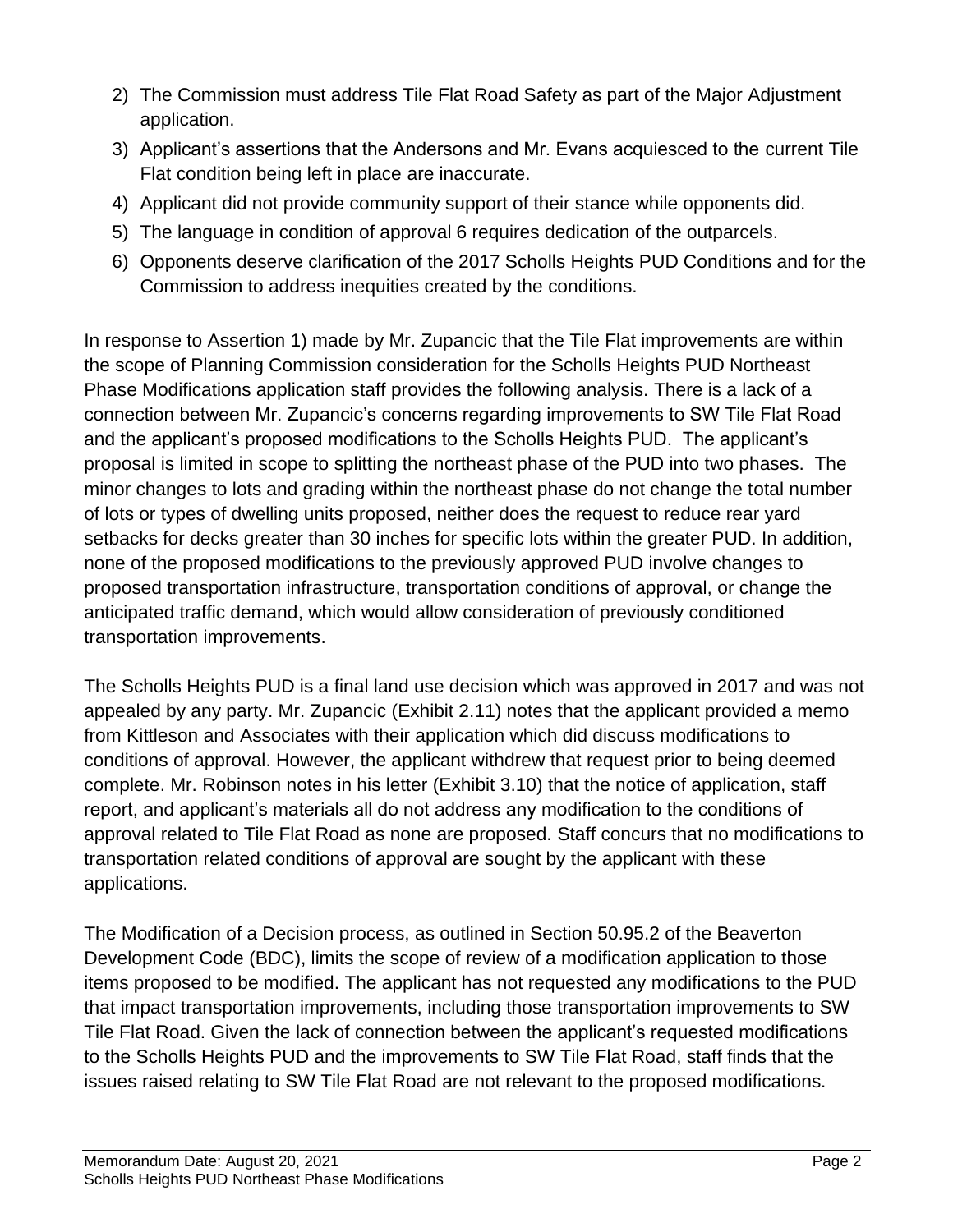In response to 2) above Mr. Zupancic refers to a Major Adjustment application. Staff notes that no Major Adjustment application has been filed. However, staff assumes Mr. Zupancic is referring to the modification of decision applications which are under consideration at this time. In the arguments under this assertion Mr. Zupancic again points to the Kittleson memo provided by the applicant as to why transportation impacts should be considered. This memo is discussed under assertion 1 above. As staff noted in response to assertion 1, there is no request to modify conditions of approval 6, 7, and 8 of LD2017-0009 nor any proposed modifications which impact the transportation system and would require review of these conditions. Staff finds that issues related to SW Tile Flat Road are outside the scope of the modification of a decision request and are therefore not applicable to the request before the Commission.

In response to 3) above addressing the accuracy of testimony given by the applicant, Mr. Grimberg, regarding conversations he had with Mr. Anderson and Mr. Evans and the content of those conversations, staff notes that conversations between private parties are not applicable to the requested modification of a decision. The Planning Commission may only make a decision based upon the applicable approval criterion and the content of any past conversations between the applicant and the outparcel property owners are irrelevant to this decision making process and should not be considered.

In response to 4) above that the applicant has provided no evidence of public support of their position while the opposition has provided letters in support of their opposition staff finds the following. The Planning Commission decision must be based on the relevant applicable approval criteria for the application before them. The testimony provided by Mr. Zupancic and others opposed to the project does not address the relevant approval criteria to the modification of decision applications before the Planning Commission or provide evidence of how any criteria are not met. The volume of public testimony provided on a topic is not an approval criterion which can be considered by the Planning Commission.

In 5) above Mr. Zupancic asserts on page 3 of Exhibit 2.11 that condition of approval (COA) 6 of LD2017-0009 requires the dedication of the Anderson and Evans properties, that the Evans and Andersons relied upon this language, and that the City should have provided additional notice to the Andersons and Mr. Evans.

In his letter Mr. Zupancic asserts that COA 6 requires dedication and construction of right of way improvements to SW Tile Flat Road in front of his clients' properties based on his reading of the condition of approval. As Mr. Robinson points out in Exhibit 3.09, the staff report for the 2017 Scholls Heights PUD makes clear that the outparcels are not a part of the proposed development and are not subject to the conditions of that approval. Page 6 of Exhibit 3.09 lists many places that the staff report makes clear the outparcels are not included in the proposal and excludes them from proposed improvements. The staff report is the supporting document for the conditions of approval, and it provides the associated findings and clarification for the conditions of approval. A reading of the staff report demonstrates that the outparcels are not a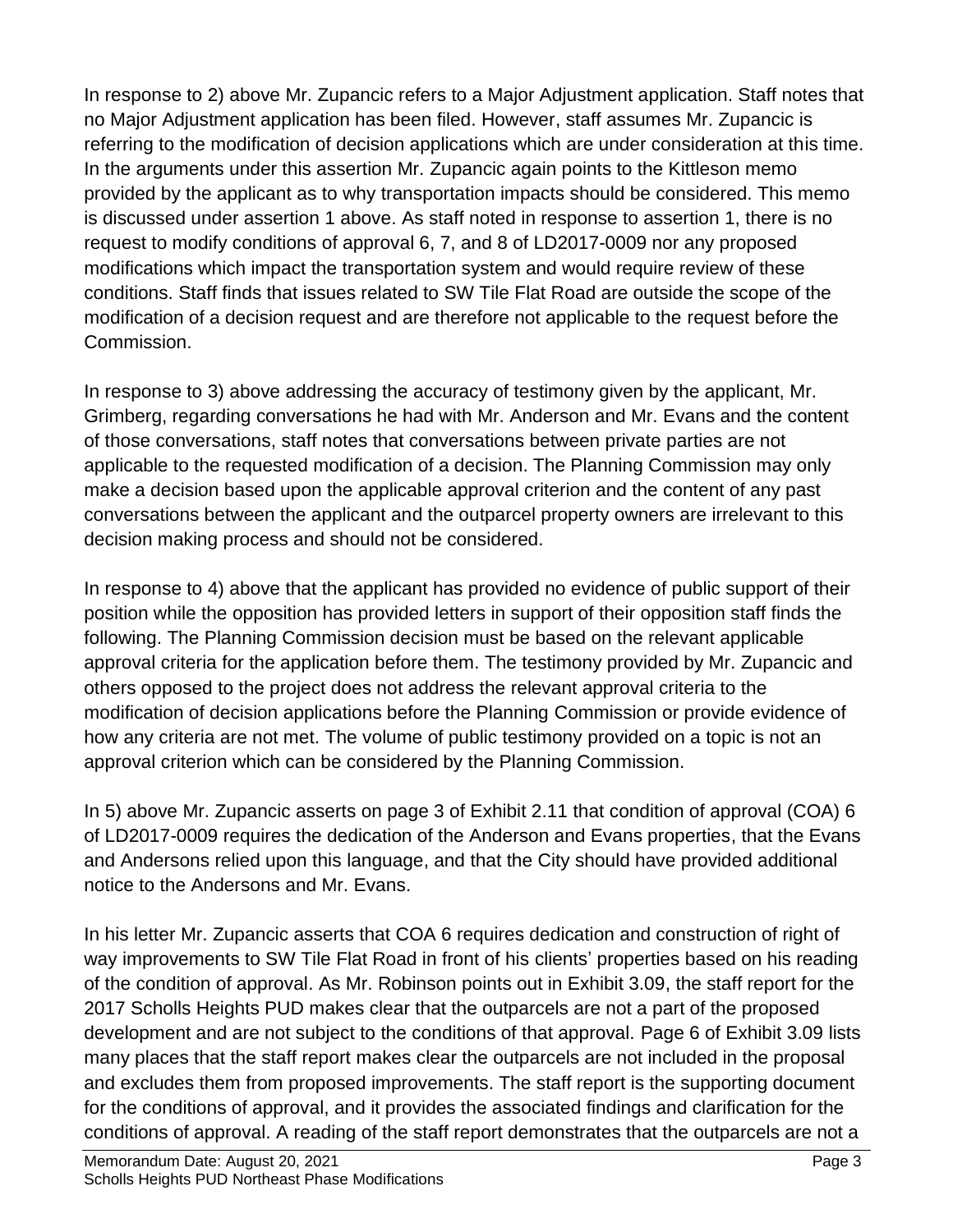part of the development proposal and are not subject to improvements required of the development. If the outparcels would have been required to dedicate or improve right of way as part of the Scholls Heights PUD, property owner consent would have been required from Mr. Evans and the Andersons. If this had been the case Mr. Evans and the Andersons would have been listed as property owners in the staff report, which they were not. The applicant's plan sets from the 2017 decision are consistent with the staff report and show the tapering of SW Tile Flat Road in front of the outparcels. It is clear from the language of the staff report (provided as an attachment to Exhibit 3.09) that the outparcels are not part of the site frontage and not required to dedicate or improve the right of way in front of said properties.

To address the question of sufficient notice, Mr. Robinson has entered into the record as an attachment to Exhibit 3.09 the affidavit of mailing for the public notice of the 2017 Scholls Heights PUD; the associated mailing list shows clearly that Mr. Evans and the Andersons were provided mailed notice. Mr. Anderson provided written public testimony into the record, which was provided to the Planning Commission. Mr. Anderson's testimony specifically states that he reviewed the plans provided by the applicant (this testimony is attached to Exhibit 3.09). As Mr. Anderson provided public testimony, and was therefore a party of record to the decision, he was also provided with the notice of decision and information on how to appeal the Planning Commission's decision. As has been previously noted, the 2017 Scholls Heights PUD decision is a final land use decision; it was not appealed. If there were questions about the language or intent of conditions of approval in that decision the time to raise those questions and objections was when that decision was made. Staff finds that Mr. Evans and the Andersons were given the appropriate legal notice of the 2017 Scholls Heights PUD application.

In regards to 6) above wherein Mr. Zupancic asserts that conditions 6, 7, and 8 of LD2017- 0009 create dangerous conditions and inequities for his clients, staff provides the following response. First, this application does not implicate or modify any of these conditions; therefore, these 2017 conditions are not relevant to the current decision. Second, no substantial evidence to support the claims that the conditions of approval create a dangerous situation has been entered into the record to show that the 2017 approved road design would create a safety hazard. Examples of such documentation would be a memo from a licensed transportation engineer who is qualified to provide a professional opinion on such matters. The information provided is anecdotal in nature and based on the current road conditions on SW Tile Flat Road.

The second point of Mr. Zupancic's argument is that in not requiring the developer to make improvements to his client's property the City created an inequitable result for the Andersons and Mr. Evans because it disincentivizes the developer of the adjacent property from purchasing their properties. As noted in the staff report there was no taking or requirement placed upon Mr. Zupancic's clients, as a result of the 2017 Scholls Heights PUD decision. Should Mr. Zupancic's clients choose to develop their property, frontage improvements will be assessed at that time in proportion to the proposed development.